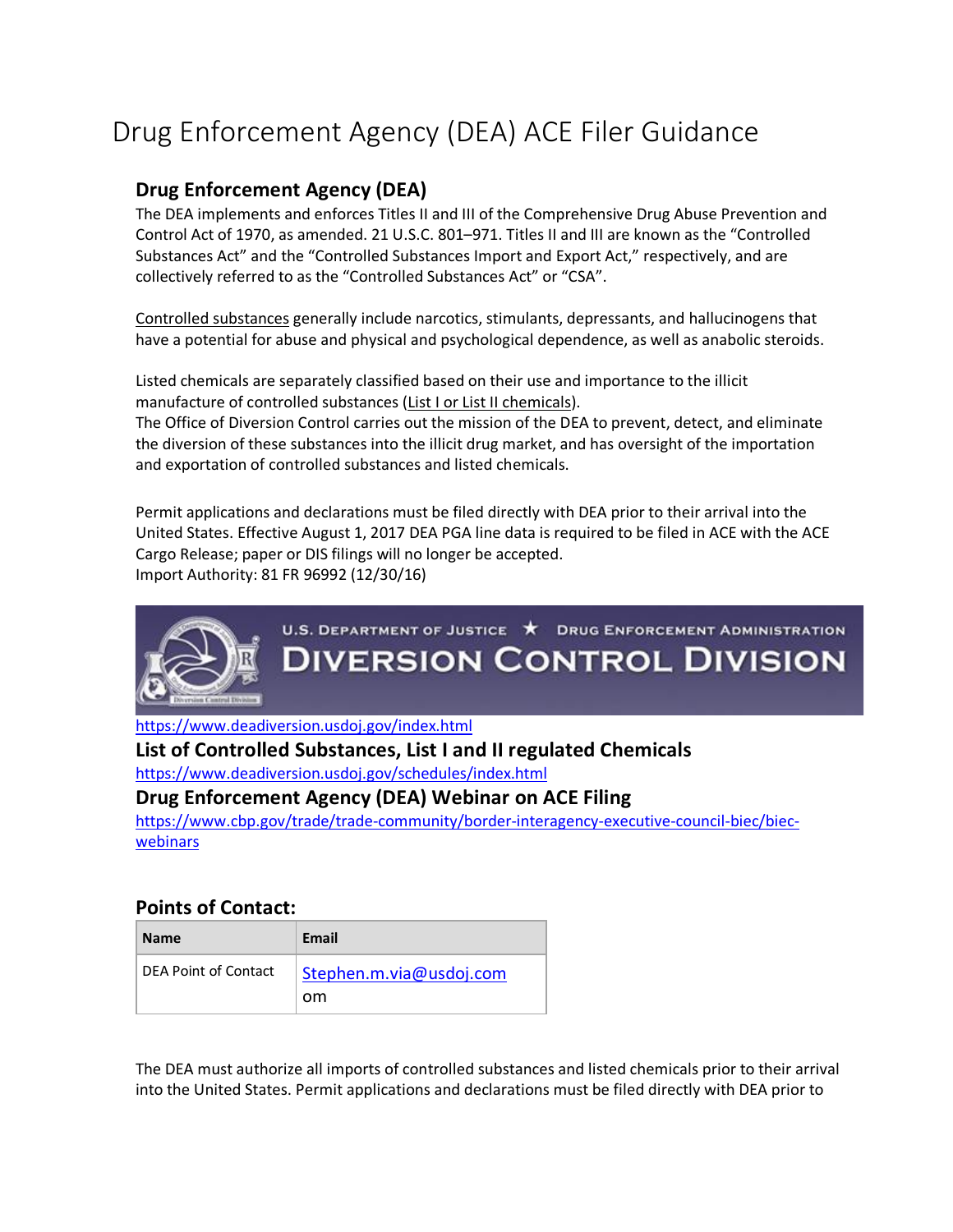filing the PGA Message Set for imports of controlled substances and listed chemical. The DEA Message set includes the below records:

## **ACE DEA PGA Message Set Tips**

#### **OI: Commercial Description**

#### **PG01**

| Data Element                       | Information           |
|------------------------------------|-----------------------|
| <b>Government Agency Code</b>      | $"$ DEA"              |
| Government Agency Program Code     | $"$ DFA"              |
| Confidential Information Indicator | "Y" if not disclaimed |

#### **PG06: Country of Shipment**

| Data Element        | Information                                                                                                                                             |
|---------------------|---------------------------------------------------------------------------------------------------------------------------------------------------------|
| Source Type Code    | "CSH" for Country of Shipment                                                                                                                           |
| <b>Country Code</b> | Country Code of the country from where substance is shipped as<br>provided to DEA by the registrant or regulated person (Review<br>Applicable DEA Form) |

#### **PG14 – LPCO** (License/Permit/Certificate)

LPCO Number is the Permit / Transaction ID authorization number issued by DEA and found on applicable DEA Forms

| Data Element                 | Information                                                          |
|------------------------------|----------------------------------------------------------------------|
| <b>LPCO Transaction Type</b> | "1" for single use                                                   |
| <b>LPCO Number</b>           | DEA permit or transaction ID number (See DEA Form examples<br>below) |

The DEA issues one-time use only permits and declarations for each shipment of controlled substances or listed chemicals. The LPCO Number must be entered. This number is **seven alphanumeric characters in length (do not include the dash or amendment number)** 

#### **PG19: Entity Role Code for Registrant or Regulated person**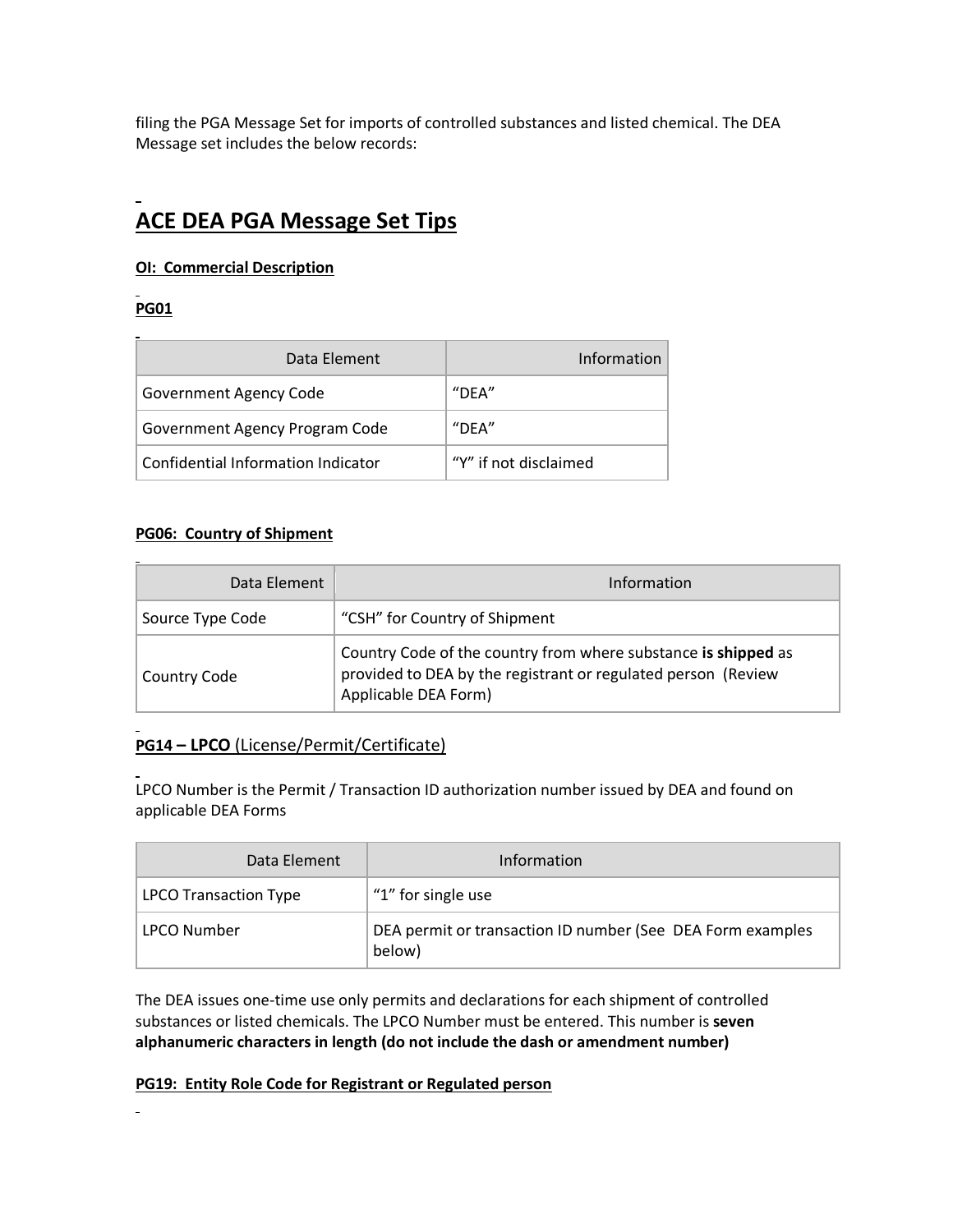| Data Element                      | Information                                  |
|-----------------------------------|----------------------------------------------|
| <b>Entity Role Code</b>           | "LAP" for the registrant or regulated person |
| <b>Entity Identification Code</b> | "164"                                        |
| <b>Entity Number</b>              | DEA registration or company ID number        |

DEA registration or company ID - 9 characters in length – Can be found on Applicable DEA Form or provided by the Importer.

- Registration number for companies that handle controlled substances. Typically 2 alpha with 7 digit (total 9 characters) i.e. AB1234567
- Chemical company (List 1) if registered with DEA, first 6 Numeric and last 3 are alpha numeric i.e. 123456XYZ
- Company that does not handle controlled substances or List 1 chemicals but List 2 Chemicals has a pseudo Registration Number to allow reporting on DEA web site. Generally a 4 numeric, 3 alpha 2 numeric i.e. 1234ASD78

#### **PG22 – Document Identifier Code**

Report the Document Identifier Code only, **the form does NOT need to be uploaded in DIS**. DIS is NOT supported/required by ACE for DEA

| <b>DEA Form</b> | <b>Information</b>                                                                                                                                              | <b>Document</b><br><b>Identifier</b> |
|-----------------|-----------------------------------------------------------------------------------------------------------------------------------------------------------------|--------------------------------------|
| <b>DEA-35</b>   | Import permit for the import of any controlled substance listed<br>in schedule I or II or any narcotic controlled substance listed in<br>schedule III, IV, or V | 911                                  |
| <b>DEA-236</b>  | Declaration for the import of any non-narcotic controlled<br>substance listed in schedule III, IV, or V                                                         | 921                                  |
| <b>DEA-486</b>  | Declaration for the import of any List I or II substance except<br>Ephedrine, Pseudoephedrine, or Phenylpropanolamine                                           | 922                                  |
| <b>DEA-486A</b> | Declaration for the import of Ephedrine, Pseudoephedrine, or<br>Phenylpropanolamine                                                                             | 923                                  |

#### **PG30: Date of Anticipated Arrival**

The Anticipated Arrival date must be on/or after issue or approval date of the DEA application/declaration and on or before permit /declaration expires. Permit is issued for 180 days (generally) but sometimes shorter.

Filer will receive a warning message if the Anticipated Arrival date transmitted is outside of the above parameters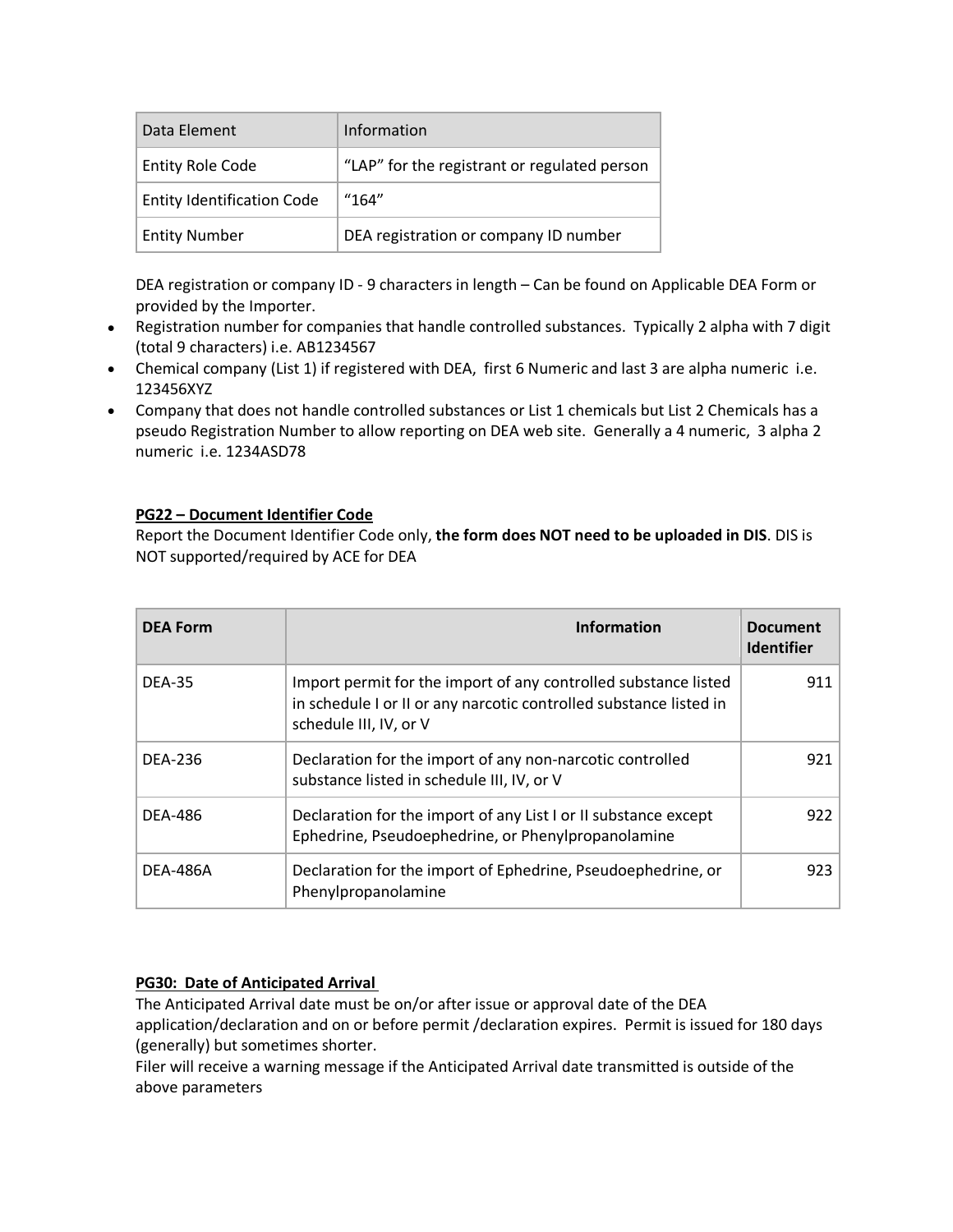#### **PG02: "C" Component**

| Data Element        | Information   |
|---------------------|---------------|
| Product Code Number | DEA drug code |

**Product Code Number:** Must be the DEA drug code of the controlled substance or listed chemical. Each controlled substance and listed chemical has its own unique DEA drug code. These codes are four characters in length, all numeric and can be found on the applicable DEA form or must be obtained from the importer. The DEA drug code is unique to DEA code. No actual drug name is transmitted in the message set due to possible miss spelling or spelled different in a different country.

#### **PG04: Quantity and Unit of Measure (Constituent Element)**

| Data Element                           | Information                                                               |
|----------------------------------------|---------------------------------------------------------------------------|
| <b>Quantity of Constituent Element</b> | <b>Base weight of the controlled substance or listed</b><br>chemical      |
| Unit of Measure (Constituent Element)  | Unit of measure ("KG", "G", "MG", "MCG") of<br><b>Constituent Element</b> |

The Quantity of Constituent Element must be the base weight (not the salt or derivative weight) of the controlled substance or listed chemical. The Base weight is indicated on the applicable DEA Form. DEA will call the DEA registrant if quantity exceeds the amount registered.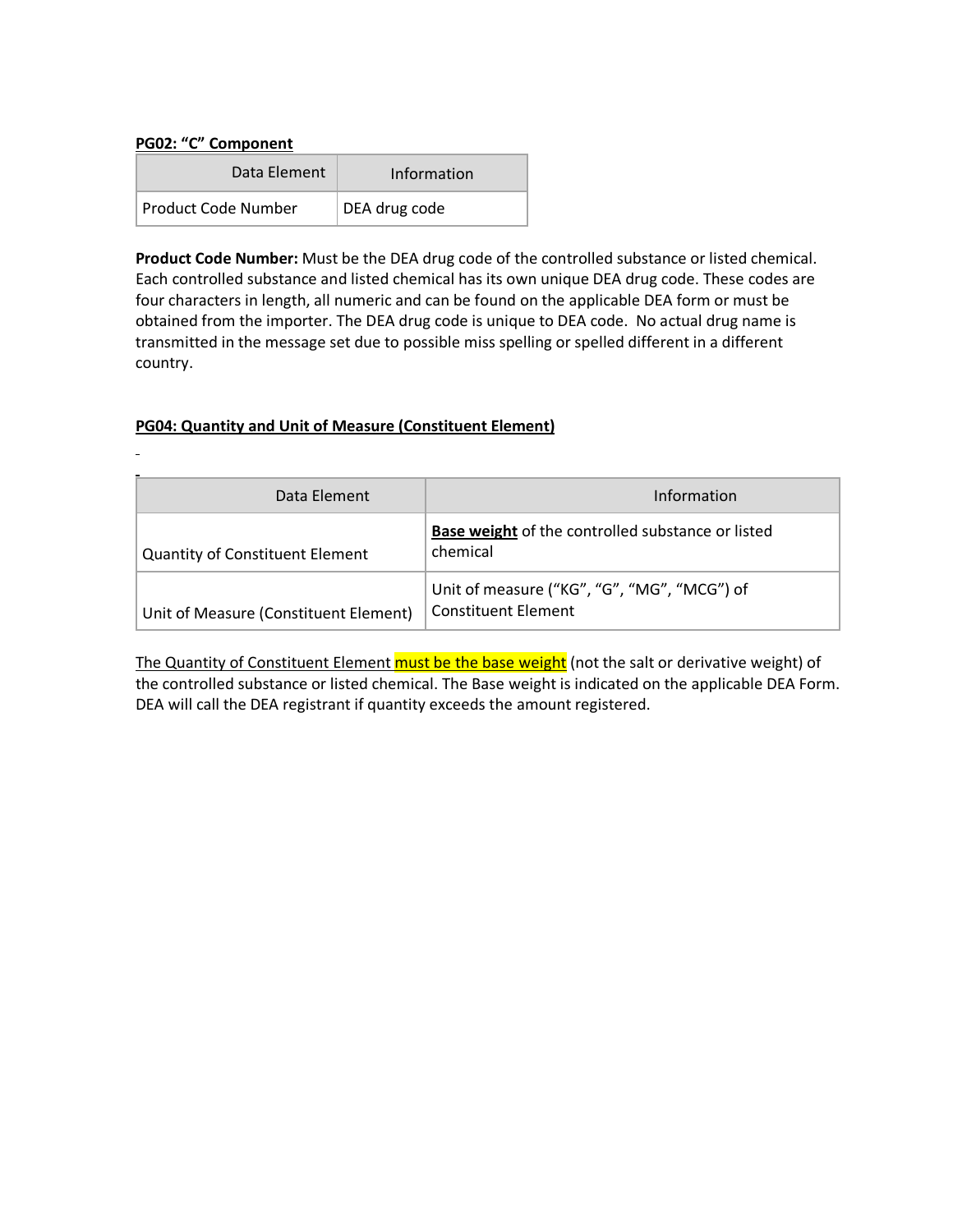**Example DEA 236 Form -** Declaration for the import of any non-narcotic controlled substance listed in schedule III, IV, or V

|       |                                                                                                                |                 |                   | U.S. Department of Justice / Drug Enforcement Administration<br>(Read Instructions on reverse before completing) | CONTROLLED SUBSTANCES IMPORT / EXPORT DECLARATION                                                                                                                                       |             | OMB APPROVAL<br>No. 1117-0009<br>EXPIRATION DATE: 9/30/2016<br>See reverse for Privacy Act |             |
|-------|----------------------------------------------------------------------------------------------------------------|-----------------|-------------------|------------------------------------------------------------------------------------------------------------------|-----------------------------------------------------------------------------------------------------------------------------------------------------------------------------------------|-------------|--------------------------------------------------------------------------------------------|-------------|
| CHECK | <b>V IMPORT DECLARATION</b>                                                                                    |                 |                   | Nennarcatic Substances in Schedules III, IV, V.                                                                  |                                                                                                                                                                                         |             | U.S. CUSTOMS<br><b>CERTIFICATION</b>                                                       |             |
| ONE   |                                                                                                                |                 |                   |                                                                                                                  | teennareated tubitances in tehedules iit, and IV and all substances in                                                                                                                  |             | Date of Departure/Arrival                                                                  |             |
|       | EXPORT DECLARATION                                                                                             |                 | Schedule V        |                                                                                                                  |                                                                                                                                                                                         |             |                                                                                            |             |
|       | BAPORTER/EXPORTER (Name and Address)                                                                           |                 |                   | Address)                                                                                                         | SROKER OR FORWARDING AGENT, IF USED (Nome and                                                                                                                                           |             | Data of Certification                                                                      |             |
|       | DEA-ODGI-TEST<br>600 ARMY NAVY DRIVE                                                                           |                 |                   |                                                                                                                  |                                                                                                                                                                                         |             | Signature of Customs Official                                                              |             |
|       | ARLINGTON, VA 22202                                                                                            |                 |                   |                                                                                                                  |                                                                                                                                                                                         |             |                                                                                            |             |
|       |                                                                                                                |                 |                   |                                                                                                                  |                                                                                                                                                                                         |             | <b>DEA Transaction ID</b>                                                                  |             |
|       | DEA RESISTRATION NO. (REID445355.)<br>2. CONTROLLED SUBSTAIREES TO BE IMPO                                     |                 | <b>PG19</b><br>пo |                                                                                                                  |                                                                                                                                                                                         |             | 1QQSOU4-2                                                                                  | <b>PG14</b> |
|       | 2x, NAME AND QUANTITY OF DRUG OR PREPARATION.<br>(Enter names as shown on labels; numbers and sizes of         |                 |                   |                                                                                                                  | 26. CONTROLLED SUBSTANCE CONTENT OF DRUG OR<br>PREPARATION expressed as sold, base or alkaloid. (Enter                                                                                  |             | 2r. DATE IMPORTED/EXPORTED ANI<br><b>ACTUAL QUANTITY</b>                                   |             |
|       | packages; strength of tablets, copsules, etc., CSA Drug Code                                                   |                 |                   |                                                                                                                  | nomes of controlled substances contained in the drug.                                                                                                                                   |             | (Completed by registrant at time of                                                        |             |
|       | and NOC Number)                                                                                                |                 |                   | compound, or preparation).                                                                                       |                                                                                                                                                                                         |             | tioni                                                                                      |             |
|       | BOLDENONE - 1,144 BOTTLES, 100<br>GRAMS/BOTTLE                                                                 |                 |                   |                                                                                                                  | 1,144 X 100 = 114,400 GRAMS (BASE)                                                                                                                                                      | <b>PG04</b> |                                                                                            |             |
|       | DRUG CODE 4000                                                                                                 | <b>PG02-C</b>   |                   |                                                                                                                  |                                                                                                                                                                                         |             |                                                                                            |             |
|       |                                                                                                                |                 |                   |                                                                                                                  |                                                                                                                                                                                         |             |                                                                                            |             |
|       |                                                                                                                |                 |                   |                                                                                                                  |                                                                                                                                                                                         |             |                                                                                            |             |
|       |                                                                                                                |                 |                   |                                                                                                                  |                                                                                                                                                                                         |             |                                                                                            |             |
|       |                                                                                                                |                 |                   |                                                                                                                  |                                                                                                                                                                                         |             |                                                                                            |             |
|       |                                                                                                                |                 |                   |                                                                                                                  |                                                                                                                                                                                         |             |                                                                                            |             |
|       |                                                                                                                |                 |                   |                                                                                                                  |                                                                                                                                                                                         |             |                                                                                            |             |
|       |                                                                                                                |                 |                   |                                                                                                                  |                                                                                                                                                                                         |             |                                                                                            |             |
|       |                                                                                                                |                 |                   |                                                                                                                  |                                                                                                                                                                                         |             |                                                                                            |             |
|       |                                                                                                                |                 |                   |                                                                                                                  |                                                                                                                                                                                         |             |                                                                                            |             |
|       |                                                                                                                |                 |                   |                                                                                                                  |                                                                                                                                                                                         |             |                                                                                            |             |
|       |                                                                                                                |                 |                   |                                                                                                                  |                                                                                                                                                                                         |             |                                                                                            |             |
|       |                                                                                                                |                 |                   |                                                                                                                  |                                                                                                                                                                                         |             |                                                                                            |             |
|       |                                                                                                                |                 |                   |                                                                                                                  |                                                                                                                                                                                         |             |                                                                                            |             |
|       |                                                                                                                |                 |                   |                                                                                                                  |                                                                                                                                                                                         |             |                                                                                            |             |
|       |                                                                                                                |                 |                   |                                                                                                                  |                                                                                                                                                                                         |             |                                                                                            |             |
|       |                                                                                                                |                 |                   |                                                                                                                  |                                                                                                                                                                                         |             |                                                                                            |             |
|       | 3s. / FOREIGN (for U.S. Import)   DOMESTIC (for U.S. export) PORT OF<br>EXPORTATION AND APPROX. DEPARTURE DATE |                 |                   |                                                                                                                  | Ib. FOREIGN (for U.S. export)   GOMESTIC (for U.S. import) PORT OF<br><b>IMPORTATION AND APPROX. ARRIVAL DATE</b>                                                                       |             |                                                                                            |             |
|       | BEIJING, CHINA 11/07/2015                                                                                      |                 |                   |                                                                                                                  | JFK AIRPORT NEW YORK 11/10/2015                                                                                                                                                         |             |                                                                                            |             |
|       | 4r. MODE OF TRANSPORT; NAME OF VESSEL / CARRIER Of known)                                                      |                 |                   |                                                                                                                  | 45. NAME OF ALL INTERMEDIATE CARRIERS                                                                                                                                                   |             |                                                                                            |             |
|       | <b>BRITISH AIR</b>                                                                                             |                 |                   |                                                                                                                  |                                                                                                                                                                                         |             |                                                                                            |             |
|       | 5. NAME AND ADDRESS OF FOREIGN CONSIGNIE/CONSIGNOR                                                             |                 |                   |                                                                                                                  |                                                                                                                                                                                         |             |                                                                                            |             |
|       | TOPSY-TURVY PHARMACEUTICAL CO.<br>HUTOMG NO. 45                                                                |                 |                   |                                                                                                                  |                                                                                                                                                                                         |             |                                                                                            |             |
|       | BEIJING, CHINA                                                                                                 |                 |                   |                                                                                                                  |                                                                                                                                                                                         |             |                                                                                            |             |
|       |                                                                                                                |                 |                   |                                                                                                                  |                                                                                                                                                                                         |             |                                                                                            |             |
|       |                                                                                                                |                 |                   |                                                                                                                  | I hereby certify that the substance(s) listed in Section 2 are to be $\  \mathbf{v}' \ $ lesported (conform to 21 U.S.C. § 952(s))     Exported (conform to 21 U.S.C. § 953(e)] and are |             |                                                                                            |             |
|       |                                                                                                                |                 |                   |                                                                                                                  | intended for / Madcst, Scientific, or Other legitimate uses (attach explanation for other legitimate use).                                                                              |             |                                                                                            |             |
|       |                                                                                                                |                 |                   |                                                                                                                  | The above named substances are to be Re-Exported (Altach documentation per Title 21, CFR 1312.27) to (list countries):                                                                  |             |                                                                                            |             |
|       |                                                                                                                |                 |                   |                                                                                                                  | if the farm is being used as an "Export Declaration") attach documentation that the consignee is authorized under the laws and rapidations of the country of destination                |             |                                                                                            |             |
|       |                                                                                                                |                 |                   |                                                                                                                  | to receive the controlled substances. If the controlled substances are being re-exported from the first country to second-countries, attach documentation that the                      |             |                                                                                            |             |
|       | SIGNATURE OF AUTHORIZED INDIVIDUAL OF IMPORTER /                                                               |                 |                   | DATE                                                                                                             | consignee in the country of ultimate destination is authorized under the laws and regulations of that country to receive the contrafed substances.<br>NAME OF FIRM AND TELEPHONE NUMBER |             |                                                                                            |             |
|       | EXPORTER, BROKER OR FORWARDING AGENT                                                                           |                 |                   | 10/24/2015                                                                                                       | DEA-ODGI-TEST                                                                                                                                                                           |             |                                                                                            |             |
|       |                                                                                                                |                 |                   |                                                                                                                  |                                                                                                                                                                                         |             |                                                                                            |             |
|       | Print Name: MARK V<br>DEA FORM-236                                                                             | PG22 - Document |                   | COPY 1                                                                                                           |                                                                                                                                                                                         |             |                                                                                            |             |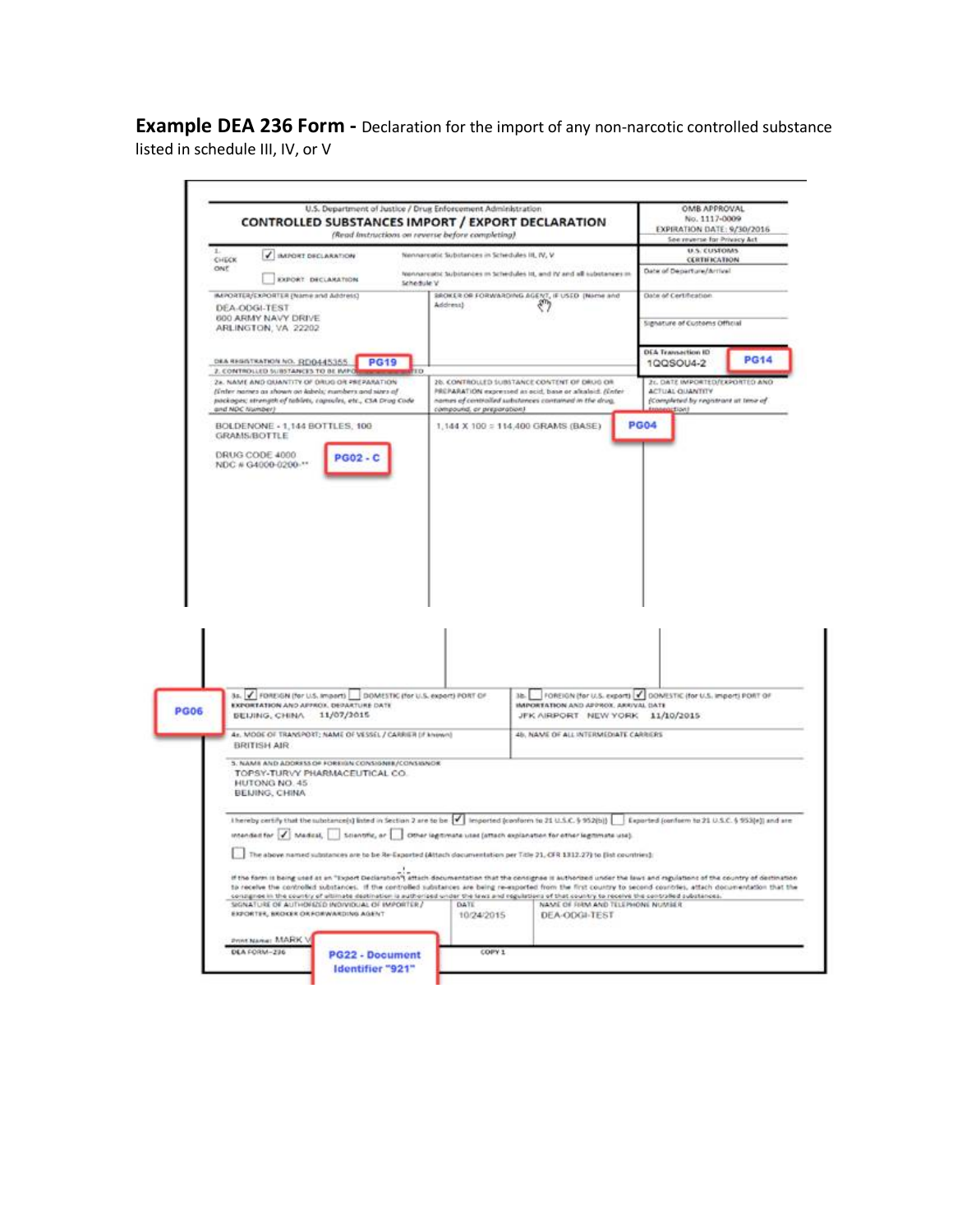**Example DEA 486A Form -** Declaration for the import of Ephedrine, Pseudoephedrine, or Phenylpropanolamine

| SEE INSTRUCTIONS FOR PRIVACY ACT                                                                                            |                                                  | OMB Approval No. 1117-0023                                            |                                                          | Expiration Date: 2/29/2016 |             |
|-----------------------------------------------------------------------------------------------------------------------------|--------------------------------------------------|-----------------------------------------------------------------------|----------------------------------------------------------|----------------------------|-------------|
| / ORIGINAL<br><b>AMENDED</b><br>1. Type of Submission:                                                                      | WITHDRAWAL                                       | DEA TRANSACTION ID NUMBER                                             |                                                          | Y27TFG7-0                  | <b>PG14</b> |
| A 15-day advance notice is required for all U.S. imports of Ephedrine, Pseudoephedrine, and Phenylpropanolamine.<br>NOTICE! |                                                  |                                                                       |                                                          |                            |             |
| 2a. NAME OF IMPORTER<br>DEA-ODGL-TEST                                                                                       |                                                  | 2b. ADDRESS OF IMPORTER<br>500 ARMY NAVY DRIVE<br>ARLINGTON, VA 22202 |                                                          |                            |             |
| <b>PG19</b><br>2r. DEA REGISTRATION NUMBER RD0445355                                                                        |                                                  |                                                                       |                                                          |                            |             |
| 2d TELEPHONE NO. OF IMPORTER<br>202-307-1000                                                                                | 2e. E-MAIL ADDRESS OF IMPORTER                   |                                                                       | 2f. PURCHASE/INVOICE NO. (optional)<br>*** TEST FORM *** |                            |             |
| 3a. NAME OF FOREIGN EXPORTER<br>FOREIGN COMPANY                                                                             | PLOT NOS. 81/1, 81/3, & 81/5<br>NEW DELHI, INDIA | 3b. ADDRESS OF FOREIGN EXPORTER.                                      |                                                          |                            |             |
| 4a. NAME OF FOREIGN MANUFACTURER (If same as 3a, enter<br>"Same as 3a")<br>SAME AS 3A                                       |                                                  | 4b. ADDRESS OF FOREIGN MANUFACTURER.                                  |                                                          |                            |             |
| 5a. NAME OF FOREIGN DISTRIBUTOR (If applicable).                                                                            |                                                  | 5b. ADDRESS OF FOREIGN DISTRIBUTOR (If applicable)                    |                                                          |                            |             |

|                                                                                                                                 |                                                       |             | EPHEDRINE, PSEUDOEPHEDRINE, AND PHENYLPROPANOLAMINE TO BE IMPORTED                                                                                          |                                                                                                                             |        |
|---------------------------------------------------------------------------------------------------------------------------------|-------------------------------------------------------|-------------|-------------------------------------------------------------------------------------------------------------------------------------------------------------|-----------------------------------------------------------------------------------------------------------------------------|--------|
| 6a. Name and Description of chemical<br>appearing on label or container and<br>DEA Chemical Code (see 21 CFR)<br>61310.02).     | 6b. Import Quota                                      |             | 6c. Number of containers, size, net weight<br>(express as base) in kilograms for each<br>chemical Isted. For drug products, show<br>number of dosage units. | 6d. Actual Date of Import, Name of<br>each chemical imported and its<br>Actual Net Weight (To be<br>completed by importer). |        |
| COUGH & COLD TABLETS CONTAINING.<br>PSEUDOEPHEDRINE (120'S) HCL<br>(8112)<br><b>PG02.</b>                                       | Current year Quota<br>$2015$ ]<br>17,500 GRAMS        |             | 1,988 BOTTLES X 50 TABLETS/BOTTLE X<br>120 MG/TABLET = 11,928 GRAMS<br>11,928 GRAMS X 82% = 5,780.96 GRAMS                                                  | PG04 - #1                                                                                                                   |        |
| <b>Component 1</b><br>COUGH & COLD TABLETS CONTAINING.<br>PSEUDOEPHEDRINE (60'S) HCL                                            | Quota used to date<br>for current year<br>2,500 GRAMS |             | 1,590 BOTTLES X 50 TABLETS/BOTTLE X 60<br>MG/TABLET = 4,770 GRAMS                                                                                           | PG04 - #2                                                                                                                   |        |
| (8112)<br><b>PG02-</b><br><b>Component 2</b>                                                                                    | Amount of Quota<br>remaining<br>15,000 GRAMS          |             | 4,770 GRAMS X 82% = 3,911.40 GRAMS                                                                                                                          |                                                                                                                             |        |
| 7a. FOREIGN PORT OF EXPORTATION: NEW DELHI, INDIA                                                                               |                                                       | <b>PG06</b> |                                                                                                                                                             | APPROX. DEPARTURE DATE: 10/07/2015                                                                                          |        |
| 7b. DOMESTIC PORT OF IMPORTATION: MEMPHIS, TN                                                                                   |                                                       |             |                                                                                                                                                             | APPROX. ARRIVAL DATE: 10/10/2015                                                                                            |        |
| 8. MODE OF TRANSPORTATION and NAME OF VESSEL or NAME OF CARRIER. MARY POPPINS AIRWAYS                                           |                                                       |             |                                                                                                                                                             |                                                                                                                             |        |
| 9. RETURN DECLARATION FOR IMPORTER. MUST be returned within 30 days from actual date of import (6d).<br>SIGNATURE STEPHEN VIUGG |                                                       |             |                                                                                                                                                             | DATE: 09/17/2015                                                                                                            |        |
| DEA FORM - 486A (Previous version obsolete.)                                                                                    | <b>PG22-</b><br><b>Document Type</b><br>"923"         |             | Page 1                                                                                                                                                      |                                                                                                                             | Copy 1 |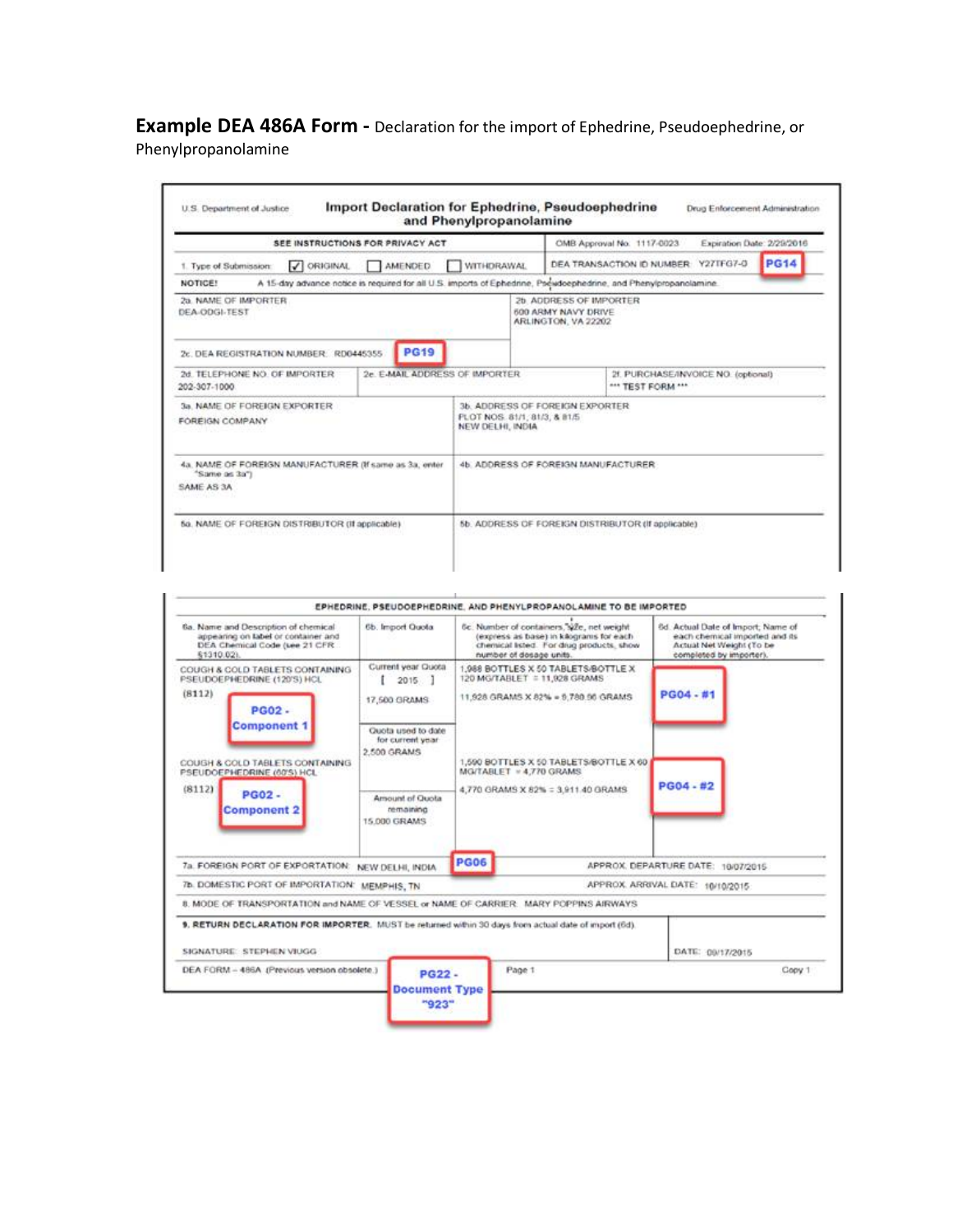**Example DEA 35 Form -** Import permit for the import of any controlled substance listed in schedule I or II or any narcotic controlled substance listed in schedule III, IV, or V

DEA 35 copies must be attached/accompany the shipment to the registered location. Separate permit for each submission encouraged in case goods get split.

|                 | SEPTEMBER 19, 2014                                                                                                        | <b>EXPIRATION DATE</b><br>DECEMBER 31, 2014. |                                  | PERMIT NO.                                                                                                                                | <b>FU77R3A-0</b>                | <b>PG14</b> |
|-----------------|---------------------------------------------------------------------------------------------------------------------------|----------------------------------------------|----------------------------------|-------------------------------------------------------------------------------------------------------------------------------------------|---------------------------------|-------------|
| <b>IMPORTER</b> | <b>U.S. IMPORTER</b><br>100 PINE STREET<br>ARLINGTON, VA 22202                                                            |                                              |                                  | PG19 - The registration or company identification number of the US<br>LPCO Authorized Party - not listed on the Permit / must obtain from |                                 |             |
|                 | CONSIGNOR FOREIGN SUPPLIER<br>25 CANDY LANE<br>EDINBURGH, SCOTLAND, U.K.                                                  | Importer                                     |                                  |                                                                                                                                           |                                 |             |
|                 | PORT OF IMPORT<br>PHILADELPHIA, PENNSYLVANIA                                                                              |                                              | FOREIGN PORT OF EXPORT           | EDINBURGH, SCOTLAND, UNITED KINGDOM                                                                                                       | <b>PG06</b>                     |             |
|                 | Importer is hereby permitted under the provision of the Controlled Substance Import and Export Act to import items below. |                                              |                                  |                                                                                                                                           |                                 |             |
| ISBNT NO.       | Number and Size of Packages                                                                                               |                                              | Name of Substance or Preparation | Controlled Substances Contant                                                                                                             |                                 | PG04 #1     |
| ٦               | 2 CONTAINERS<br>25,000 GRAMS/CONTAINE<br>#1                                                                               | PG02 - C SUPRENORPHINE HYDROCHLORIDE         |                                  | 50 000 GM BUPRENORPHINE HCL<br>(46,500 GM BASE)                                                                                           |                                 |             |
| $\overline{2}$  | 1 CONTAINER<br>13,000 GRAMS/CONTAINE<br>#2                                                                                | PG02 - C BUPRENORPHINE HYDROCHLORIDE         |                                  | 13.000 GM BUPRENORPHINE HCL<br>(12,090 GM BASE)                                                                                           |                                 | PG04 #2     |
|                 |                                                                                                                           |                                              | NOTHING FOLLOWS                  |                                                                                                                                           |                                 |             |
|                 |                                                                                                                           |                                              |                                  |                                                                                                                                           |                                 |             |
|                 |                                                                                                                           | <b>Obtain Drug Code</b>                      |                                  |                                                                                                                                           |                                 |             |
|                 |                                                                                                                           | from Importer if not                         |                                  |                                                                                                                                           |                                 |             |
|                 |                                                                                                                           | listed                                       |                                  |                                                                                                                                           |                                 |             |
|                 |                                                                                                                           |                                              |                                  |                                                                                                                                           |                                 |             |
|                 |                                                                                                                           |                                              |                                  |                                                                                                                                           |                                 |             |
|                 |                                                                                                                           |                                              |                                  |                                                                                                                                           |                                 |             |
|                 |                                                                                                                           |                                              |                                  |                                                                                                                                           |                                 |             |
|                 |                                                                                                                           |                                              |                                  |                                                                                                                                           |                                 |             |
|                 |                                                                                                                           |                                              |                                  |                                                                                                                                           |                                 |             |
|                 | Total Number of Items TWO                                                                                                 |                                              |                                  |                                                                                                                                           |                                 |             |
|                 | The consignment proposed to be imported is required for legitimate purposes.                                              |                                              |                                  |                                                                                                                                           |                                 |             |
|                 | NOTES:                                                                                                                    |                                              |                                  |                                                                                                                                           |                                 |             |
|                 |                                                                                                                           |                                              |                                  |                                                                                                                                           |                                 |             |
|                 | <b>Endorsement by U.S. Customs</b>                                                                                        | This is to certify that the controlled subs  |                                  | Form is to be Amended-No endorsement or                                                                                                   |                                 |             |
|                 | (Original)                                                                                                                | different than permitted, please indicate    |                                  | submission of form is required per new Regulations                                                                                        |                                 |             |
|                 |                                                                                                                           |                                              |                                  |                                                                                                                                           |                                 |             |
|                 | (Port)                                                                                                                    |                                              | 1310                             | Dec 31, 2016                                                                                                                              |                                 |             |
|                 | For the Administrator:                                                                                                    |                                              |                                  | Address:                                                                                                                                  | Drug Enforcement Administration |             |
| Chief           | <b>PG22 - Document</b><br>Import and Export Unit                                                                          |                                              |                                  | Import/Export Unit (ODGI)<br>8701 Morriseette Drive<br>Springfield, VA 22152                                                              |                                 |             |